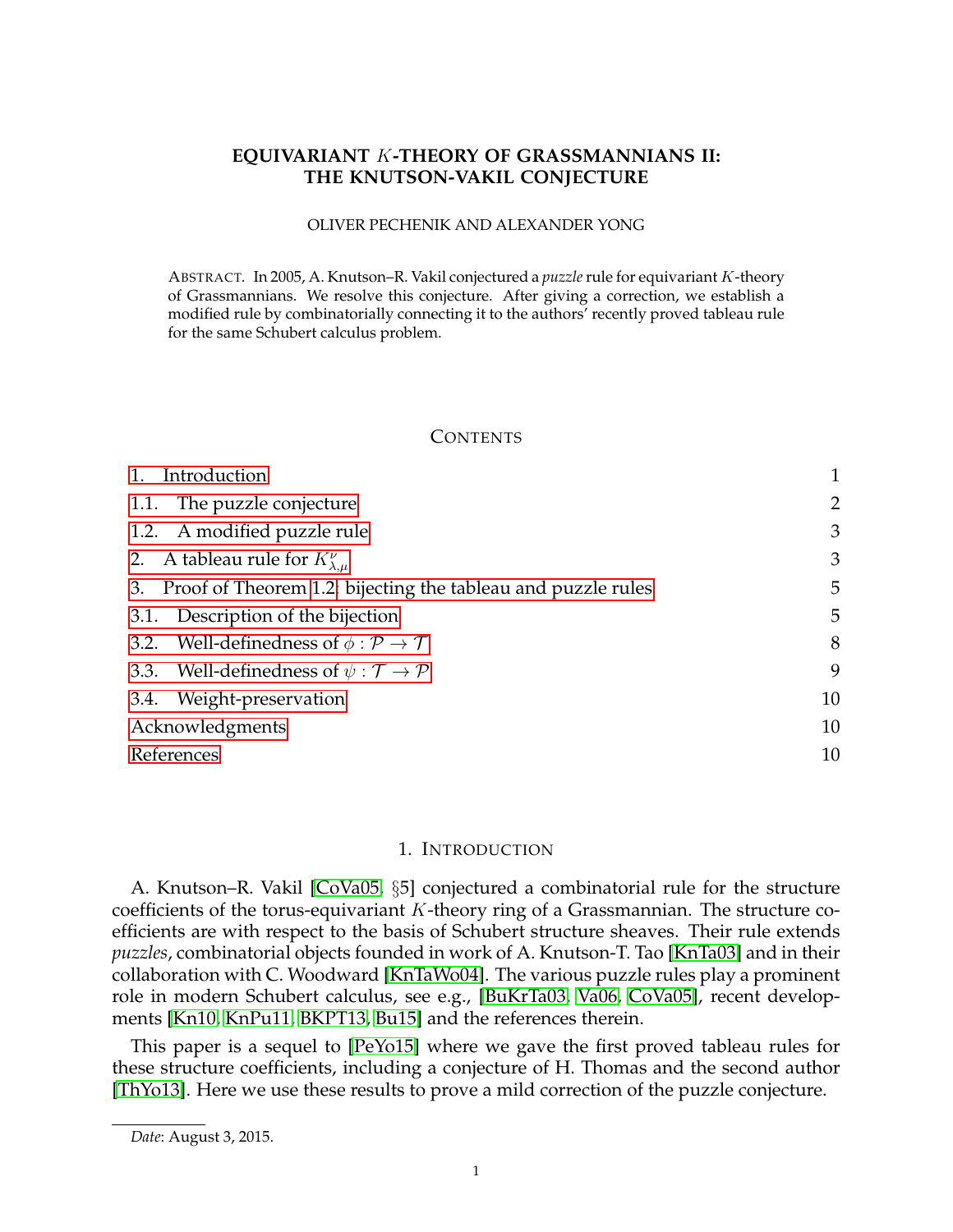<span id="page-1-0"></span>1.1. **The puzzle conjecture.** Let  $X = \mathrm{Gr}_k(\mathbb{C}^n)$  denote the Grassmannian of k-dimensional subspaces of  $\mathbb{C}^n$ . The general linear group  $\mathsf{GL}_n$  acts transitively on  $X$  by change of basis. The Borel subgroup B  $\subset$  GL<sub>n</sub> of invertible lower triangular matrices acts on X with finitely many orbits, i.e., the **Schubert cells**  $X_{\lambda}^{\circ}$ . These orbits are indexed by  $\{0,1\}$ -sequences  $\lambda$  of length  $n$  with  $k$ -many 1's. The **Schubert varieties** are the Zariski closures  $X_\lambda := \overline{X_\lambda^\circ}.$  The  $X_{\lambda}$  are stable under the action of the maximal torus T  $\subset$  B of invertible diagonal matrices. Therefore their structure sheaves  $\mathcal{O}_{X_\lambda}$  admit classes in  $K_\mathsf{T}(X)$ , the Grothendieck ring of Tequivariant vector bundles over X. Now,  $K_T(X)$  is a  $K_T(\text{pt})$ -module and the  $\binom{n}{k}$  $\binom{n}{k}$  Schubert classes form a module basis. One may make a standard identification  $K_T(pt) \stackrel{\sim}{\cong} \mathbb{Z}[1-\frac{t_i}{t_{i+1}}]$  $\frac{t_i}{t_{i+1}}:$  $1 \leq i < n$ . The structure coefficients  $K_{\lambda,\mu}^{\nu} \in K_{\mathsf{T}}(\text{pt})$  are defined by

$$
[\mathcal{O}_{X_{\lambda}}] \cdot [\mathcal{O}_{X_{\mu}}] = \sum_{\nu} K_{\lambda,\mu}^{\nu} [\mathcal{O}_{X_{\nu}}].
$$

Consider the n-length equilateral triangle oriented as ∆. A **puzzle** is a filling of ∆ with the following **puzzle pieces**:



The double-labeled edges are **gashed**. A **filling** requires that the common (non-gashed) edges of adjacent puzzle pieces share the same label. Two gashed edges may not be overlayed. The pieces on either side of a gash must have the indicated labels. The first three may be rotated but the fourth (**equivariant piece**) may not [\[KnTa03\]](#page-10-0). We call the remainder **KV-pieces**; these may not be rotated. The fifth piece may only be placed if the equivariant piece is attached to its left. There is a "nonlocal" requirement [\[CoVa05,](#page-9-3) §5] for using the sixth piece: it "may only be placed (when completing the puzzle from top to bottom and left to right as usual) if the edges to its right are a (possibly empty) series of horizontal 0's followed by a 1." A **KV-puzzle** is a puzzle filling of ∆.

Let  $\Delta_{\lambda,\mu,\nu}$  be  $\Delta$  with the boundary given by

- $\lambda$  as read  $\nearrow$  along the left side;
- $\mu$  as read  $\searrow$  along the right side; and
- $\nu$  as read  $\rightarrow$  along the bottom side.

The **weight**  $wt(P)$  of a **KV-puzzle** P is a product of the following factors. Each KV-piece contributes a factor of  $-1$ . For each equivariant piece one draws a  $\searrow$  diagonal arrow from the center of the piece to the *ν*-side of  $\Delta$ ; let *a* be the unit segment of the *ν*-boundary, as counted from the right. Similarly one determines b by drawing a  $\swarrow$  antidiagonal arrow. The equivariant piece contributes a factor of  $1-\frac{t_a}{t_b}$  $\frac{t_a}{t_b}$ .

<span id="page-1-1"></span>**Conjecture 1.1** (The Knutson-Vakil puzzle conjecture).  $K_{\lambda,\mu}^{\nu} = \sum_{P} \text{wt}(P)$  *where the sum is over all KV-puzzles of*  $\Delta_{\lambda,\mu,\nu}$ *.* 

We consider the structure coefficient  $K_{01001,00101}^{10010}$  for  $\text{Gr}_2(\mathbb{C}^5)$ . The reader can check that there are six KV-puzzles  $P_1, P_2, \ldots, P_6$  with the indicated weights. Henceforth, we colorcode the six puzzle pieces black, white, grey, green, yellow and purple, respectively.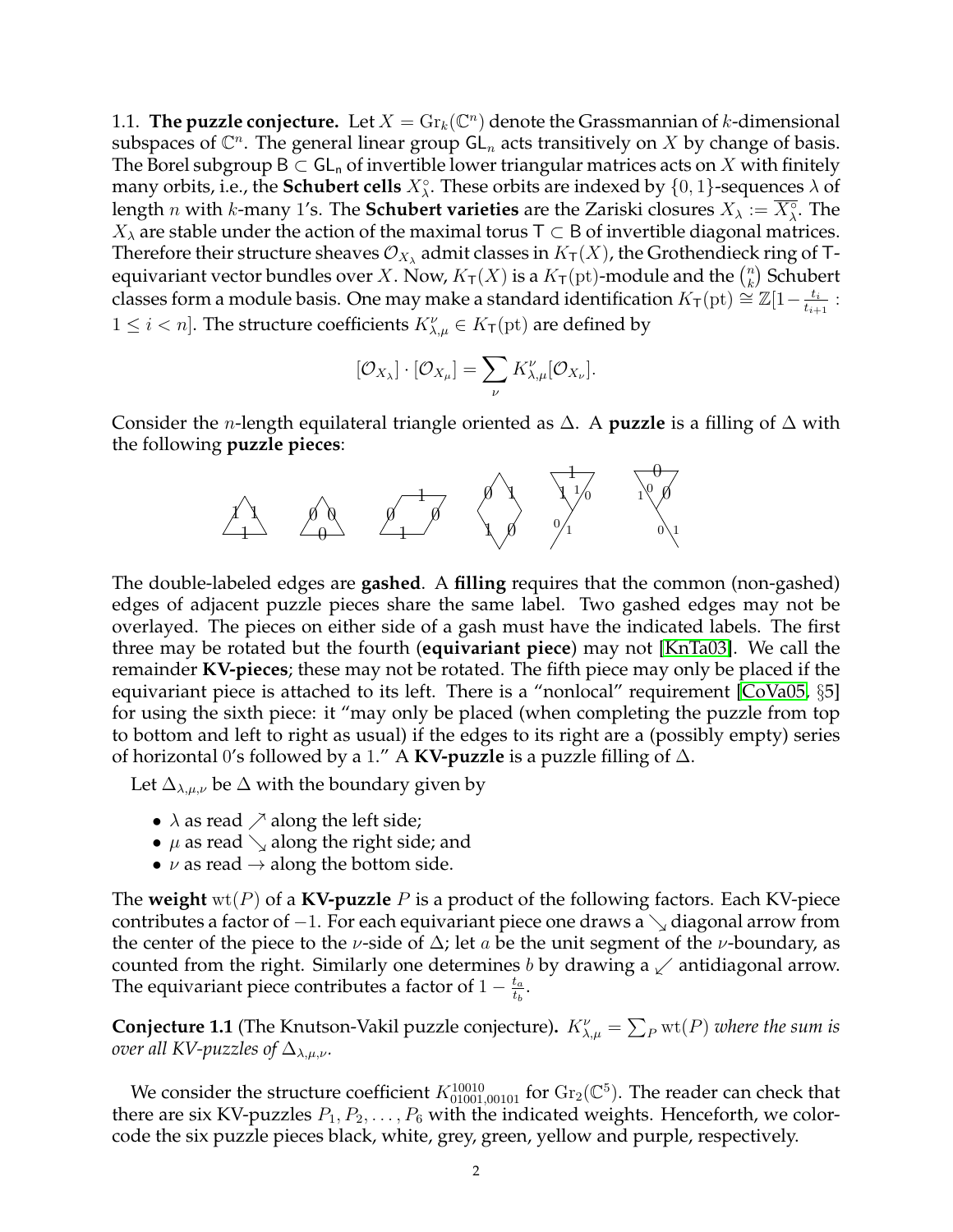

Using double Grothendieck polynomials [\[LaSc82\]](#page-10-7) (see also [\[FuLa94\]](#page-9-7) and references therein), one computes  $K_{01001,00101}^{10010} = -(1 - \frac{t_2}{t_4})$  $\frac{t_2}{t_4}$  ) = wt( $P_2$ ) + wt( $P_3$ ) + wt( $P_5$ ) + wt( $P_6$ ). This gives a counterexample to Conjecture [1.1.](#page-1-1) Actually, this subset of four puzzles witnesses the rule of Theorem [1.2](#page-2-2) below.

<span id="page-2-0"></span>1.2. **A modified puzzle rule.** We define a **modified KV-puzzle** to be a KV-puzzle with the nonlocal condition on the second KV-piece replaced by the requirement that the second

KV-piece only appears in the combination pieces  $\bullet$  or  $\bullet$ .

<span id="page-2-2"></span>**Theorem 1.2.**  $K_{\lambda,\mu}^{\nu} = \sum_{P} \text{wt}(P)$  where the sum is over all modified KV-puzzles of  $\Delta_{\lambda,\mu,\nu}$ .

We have a few remarks. First, the rule of Theorem [1.2](#page-2-2) is "positive" in the sense of D. Anderson-S. Griffeth-E. Miller's [\[AnGrMi11\]](#page-9-8); cf. the discussion in [\[PeYo15,](#page-10-5) §1.4]. Second, it is a natural objective to interpret Theorem [1.2](#page-2-2) via geometric degeneration; see [\[CoVa05,](#page-9-3) [Kn10\]](#page-10-3). Third, the first author has found a tableau formulation similar to that of [\[PeYo15\]](#page-10-5) to complement the puzzle rule of [\[Kn10\]](#page-10-3) for the *different* Schubert calculus problem in  $K_T(X)$  of multiplying a class of a Schubert variety by that of an opposite Schubert variety; further discussion may appear elsewhere.

To prove Theorem [1.2,](#page-2-2) we first give a variant of the main theorem of [\[PeYo15\]](#page-10-5); see Section [2.](#page-2-1) In Section [3,](#page-4-0) we then give a weight-preserving bijection between modified KV-puzzles and the objects of the rule of Section [2.](#page-2-1)

# 2. A TABLEAU RULE FOR  $K_{\lambda,\mu}^{\nu}$

<span id="page-2-1"></span>We need to briefly recall the definitions of [\[PeYo15,](#page-10-5) § 1.2–1.3]; there the Schubert varieties  $X_{\lambda}$  are indexed by Young diagrams  $\lambda$  contained in a  $k \times (n-k)$  rectangle. (Throughout, we orient Young diagrams and tableaux according to the English convention.)

An **edge-labeled genomic tableau** is a filling of the boxes and horizontal edges of a skew diagram  $\nu/\lambda$  with subscripted labels  $i_j$ , where  $i$  is a positive integer and the  $j^{\prime}$ s that appear for each *i* form an initial interval of positive integers. Each box of  $\nu/\lambda$  contains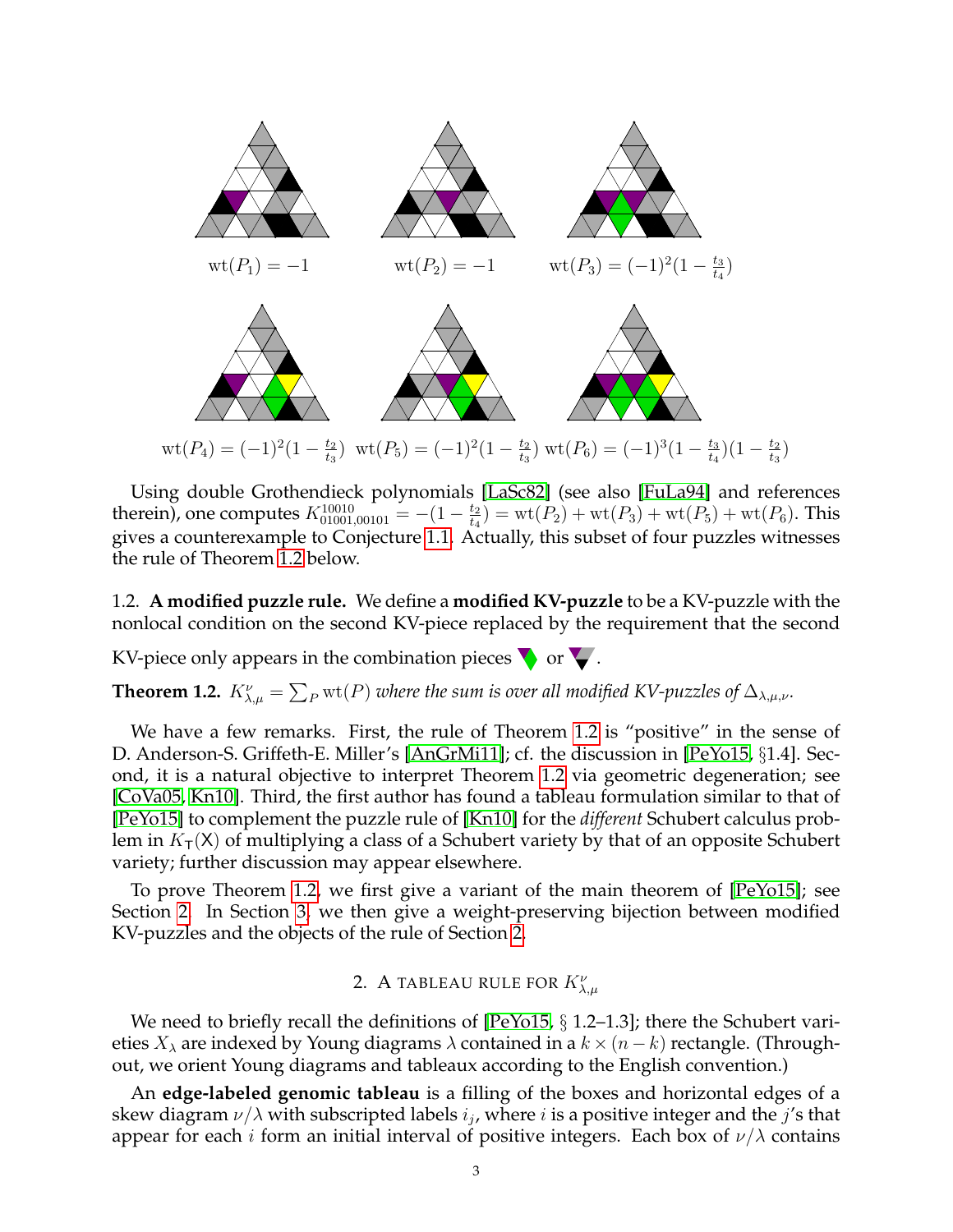one label, whereas the horizontal edges weakly between the southern border of  $\lambda$  and the northern border of  $\nu$  are filled by (possibly empty) sets of labels. A genomic edge-labeled tableau T is **semistandard** if

- (S.1) the box labels of each row strictly increase lexicographically from left to right;
- (S.2) ignoring subscripts, each label is strictly less than any label strictly south in its column;
- (S.3) ignoring subscripts, the labels appearing on a given edge are distinct;
- (S.4) if  $i_j$  appears strictly west of  $i_k$ , then  $j \leq k$ .

Index the rows of  $\nu$  from the top starting at 1. We say a label  $i_j$  is **too high** if it appears weakly above the north edge of row  $i.$  We refer to the collection of all  $i_j$ 's (for fixed  $i,j$ ) as a **gene**. The **content** of  $T$  is the composition  $(\alpha_1, \alpha_2, \dots)$  where  $\alpha_i$  is greatest so that  $i_{\alpha_i}$  is a gene of T.

Recall that in the classical tableau theory, a semistandard tableau S is *ballot* if, reading the labels down columns from right to left, we obtain a word  $W$  with the following property: For each *i*, every initial segment of W contains at least as many *i's* as  $(i + 1)$ 's. Given an edge-labeled genomic tableau  $T$ , choose one label from each gene and delete all others; now delete all subscripts. We say T is **ballot** if, regardless of our choices from genes, the resulting tableau (possibly containing holes) is necessarily ballot in the above classical sense. (In the case of multiple labels on a edge, read them from least to greatest.)

We now diverge slightly from the treatment of [\[PeYo15\]](#page-10-5), borrowing notation from [\[ThYo13\]](#page-10-6). Given a box x in an edge-labeled genomic tableau T, we say x is **starrable** if it contains  $i_j$ , is in row  $> i$ , and  $i_{j+1}$  is not a box label to its immediate right. Let StarBallotGen<sub>u</sub> $(\nu/\lambda)$  be the set of all ballot semistandard edge-labeled genomic tableaux of shape  $\nu/\lambda$  and content  $\mu$  with no label too high, where the label of each starrable box may freely be marked by  $\star$  or not. The tableau T illustrated in Figure [2](#page-6-0) is an element of StarBallotGen<sub>(10,5,3)</sub>((15, 8, 5)/(12, 2, 1)). There are three starrable boxes in T, in only one of which the label has been starred.

Let Man(x) denote the length of any  $\{\uparrow, \rightarrow\}$ -lattice path from the southwest corner of  $k\times (n-k)$  to the northwest corner of x. For x in row  $r$  containing  $i_j^\star$ , set starfactor(x) :=  $1 - \frac{t_{\text{Man}(x)+1}}{t_{\text{Man}(x)+1}}$  $\frac{t_{\text{Man}(x)+1}}{t_{r-i+\mu_i-j+1+\text{Man}(x)}}$ . For an edge label  $\ell = i_j$  in the southern edge of x in row r, set  $\text{edgefactor} := 1 - \frac{t_{\text{Man}(x)}}{t}$  $\frac{\iota_{\mathsf{Man}(\mathsf{x})}}{\iota_{r-i+\mu_i-j+1+\mathsf{Man}(\mathsf{x})}}.$  Finally for  $T\in\mathtt{StarBallotGen}_\mu(\nu/\lambda)$ , define

$$
\widehat{\mathrm{wt}}(T) := (-1)^{\widehat{d}(T)} \times \prod_\ell \texttt{edgefactor}(\ell) \times \prod_\mathsf{x} \texttt{startactor}(\mathsf{x});
$$

here the products are respectively over edge labels  $\ell$  and boxes x containing starred labels, while  $\hat{d}(T) := \#(\text{labels in } T) + \#(\star \text{'s in } T) - |\mu|$ . Let

$$
\hat{L}_{\lambda,\mu}^{\nu} := \sum_{T} \widehat{\mathrm{wt}}(T),
$$

where the sum is over all  $T \in \text{StarBall}$  other  $\mu(\nu/\lambda)$ .

We need a reformulation of [\[PeYo15,](#page-10-5) Theorem 1.3]; the proof is a simple application of the "inclusion-exclusion" identity  $\prod_{i\in [m]}a_i = \sum_{S\subseteq [m]} (-1)^{|S|}\prod_{i\in S}(1-a_i).$ 

<span id="page-3-0"></span>**Theorem 2.1.**  $K_{\lambda,\mu}^{\nu} = \hat{L}_{\lambda}^{\nu}$  $\mathcal{L}$ <sub>λ,μ</sub>.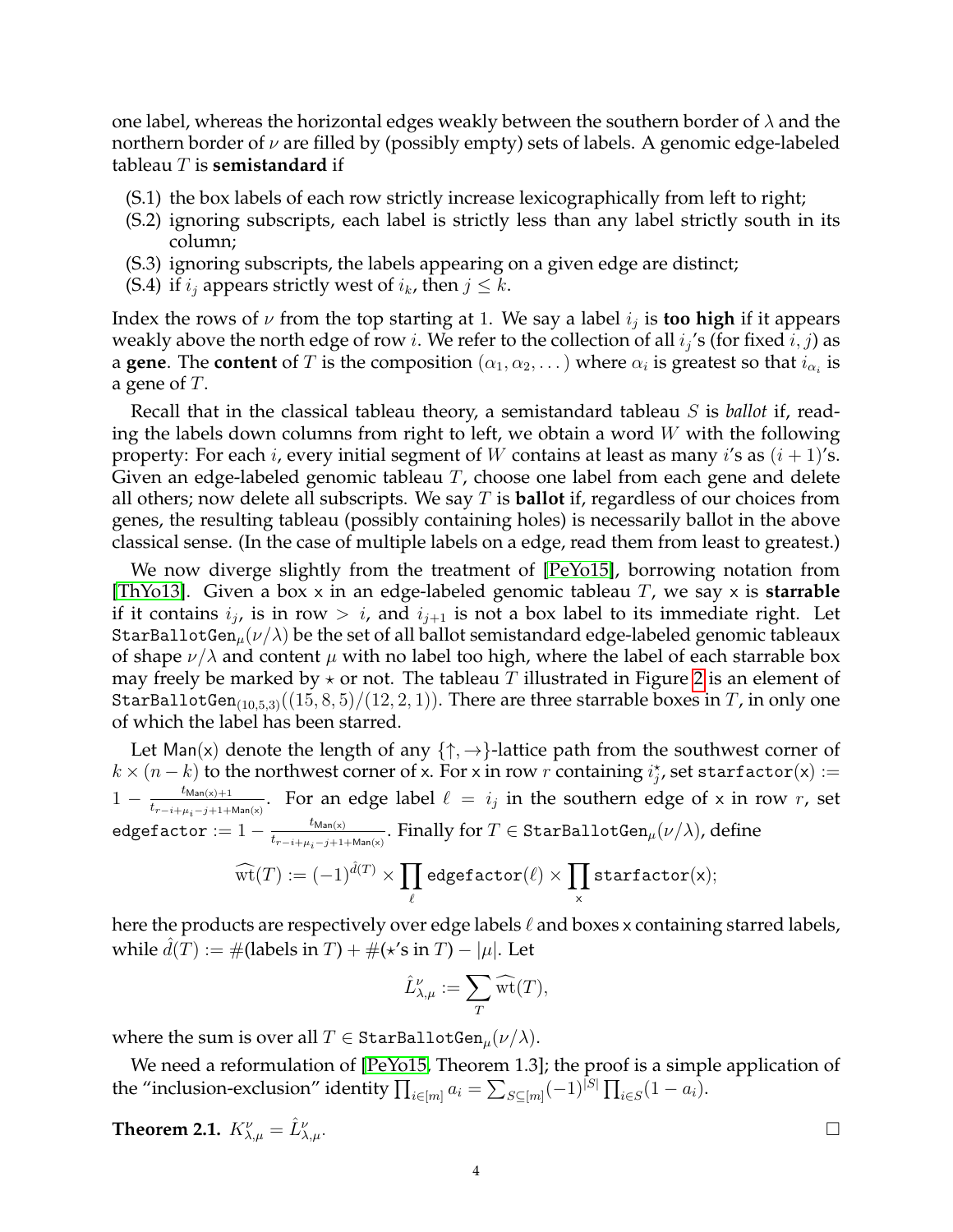

<span id="page-4-2"></span>FIGURE 1. A "generic" modified KV-puzzle  $P(k = 3, n = 20)$ .

<span id="page-4-3"></span>*Example* 2.2*.* Let  $k = 2, n = 5$  and  $\lambda = (2, 0), \mu = (1, 0)$  and  $\nu = (3, 1)$ *.* The four tableaux contributing to  $\hat{L}_{\lambda,\mu}^{\nu}$  are



 $\widehat{\text{wt}}(T_2) = -1 \quad \widehat{\text{wt}}(T_3) = (-1)^2 (1 - \frac{t_3}{t_4})$  $\frac{t_3}{t_4}$ )  $\widehat{\text{wt}}(T_5) = (-1)^2 (1 - \frac{t_2}{t_3})$  $\widehat{t_3}$ )  $\widehat{\text{wt}}(T_6) = (-1)^3 (1 - \frac{t_3}{t_4})$  $\frac{t_3}{t_4}$ )(1- $\frac{t_2}{t_3}$  $\frac{t_2}{t_3}$ 

Our indexing of these tableaux alludes to the precise connection to the four puzzles  $P_2, P_3, P_5$  and  $P_6$  of Section [1.1,](#page-1-0) as explained in the next section.

## 3. PROOF OF THEOREM [1.2:](#page-2-2) BIJECTING THE TABLEAU AND PUZZLE RULES

<span id="page-4-1"></span><span id="page-4-0"></span>3.1. **Description of the bijection.** To relate the modifed KV-puzzle rule of Theorem [1.2](#page-2-2) with the tableau rule of Theorem [2.1,](#page-3-0) we give a variant of T. Tao's "proof without words" [\[Va06\]](#page-10-2) (and its modification by K. Purbhoo [\[Pu08\]](#page-10-8)) that bijects cohomological puzzles (using the first three pieces) and a tableau Littlewood-Richardson rule. An extension of this proof for equivariant puzzles (i.e., fillings that additionally use the equivariant piece) was given by V. Kreiman [\[Kr10\]](#page-10-9); we also encorporate elements of his bijection in our analysis.

Figure [1](#page-4-2) gives a "generic" example of a (modified) KV-puzzle P. We will define a **track**  $\pi_i$  from the *i*th 1 (from the left) on the *ν*-boundary of  $\Delta_{\lambda,\mu,\nu}$  to the *i*th 1 (from the top) on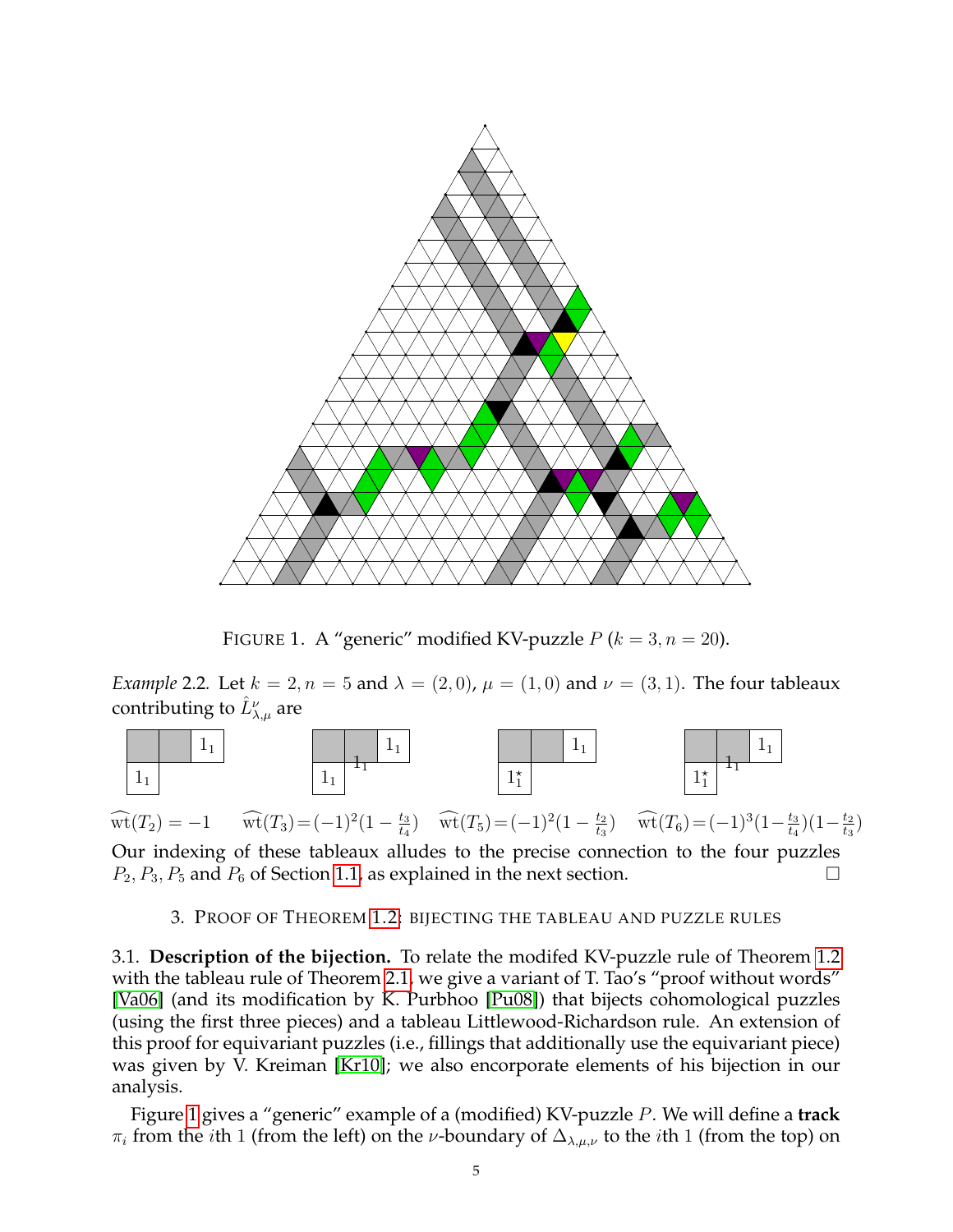the  $\mu$ -boundary. To do this, we describe the **flow** through the (oriented, non-KV) puzzle pieces that use a 1 and four **combination pieces** (possible ways one can use the KV-pieces under the rules for a modified KV-puzzle):

- $(A.1)$   $\blacksquare$ : go northeast
- $(A.2)$   $\blacktriangle$  : go north then northeast
- $(A.3)$  : go left to right
- $(A.4)$  : go northeast
- $(A.5)$  : go in through the north  $\setminus$  of the purple triangle, come out northeast from the purple gash into the southwest  $\setminus$  of the green rhombus and pass northeast through this rhombus
- $(A.6)$   $\blacktriangledown$  : come in through the left side and out the top
- $(A.7)$  : come in through the southwest side of the green rhombus and out the top of the yellow triangle
- $(A.8)$   $\blacktriangleright$ : come in through the north  $\setminus$  of the purple triangle, out the gash into the  $\setminus$  of the  $\blacktriangledown$ , out the — of  $\nabla$  into the bottom of the grey rhombus and out its top
- (A.9)  $\blacktriangledown$ : come into the north \ of the purple triangle, out the gash into the southwest  $\setminus$  of the green rhombus and out the northeast  $\setminus$  into the left side of the yellow triangle and then go out the — of that triangle.

Thinking of the (combination) pieces in  $(A.1)$ – $(A.9)$  as letters of an alphabet, we can encode the northmost track in  $P$  (from Figure [1\)](#page-4-2) as the word



Recall, if  $\kappa$  is a letter/word in some alphabet, then the **Kleene star** is  $\kappa^* := \{\emptyset, \kappa, \kappa \kappa, \ldots\}.$ 

<span id="page-5-1"></span>**Proposition 3.1** (Decomposition of  $\pi_i$ ). The list of (combination) pieces that appear in  $\pi_i$ , as *read from southwest to northeast, is a word from the following formal grammar:*

$$
(3.1)
$$
 **boxes**[edges **startrow boxes**]<sup>\*</sup> edges

*where*

<span id="page-5-0"></span> $\mathsf{boxes} := \blacksquare^*$  $\text{edges} := [\begin{matrix} \bullet & \bullet \end{matrix}^* \begin{matrix} \bullet & \bullet \end{matrix}^* \begin{matrix} \bullet & \bullet \end{matrix}^* \end{matrix}^*]$ startrow :=▼∪◆∪▼∪▼

*Proof.* By inspection of the rules for modified KV-puzzles.  $\Box$ 

The remaining filling of the puzzle is forced, which we explain in two steps. First there is the **NWray** of each  $\blacktriangle$ , i.e., the (possibly empty) path of upward pointing grey rhombi growing from the / of this  $\blacktriangle$ .

<span id="page-5-2"></span>**Lemma 3.2.** *The NWray of* ▲ *ends either at the*  $\lambda$ -boundary of  $\Delta$  *or with a piece from* startrow. *In the latter case, the shared edge is the south-then-eastmost edge of the (combination) piece.*

*Proof.* The north / of  $\blacklozenge$  is labeled 1. By inspection, the only (combination) pieces that can connect to this edge are  $\Diamond$  and those from startrow (at the stated shared edge).  $\Box$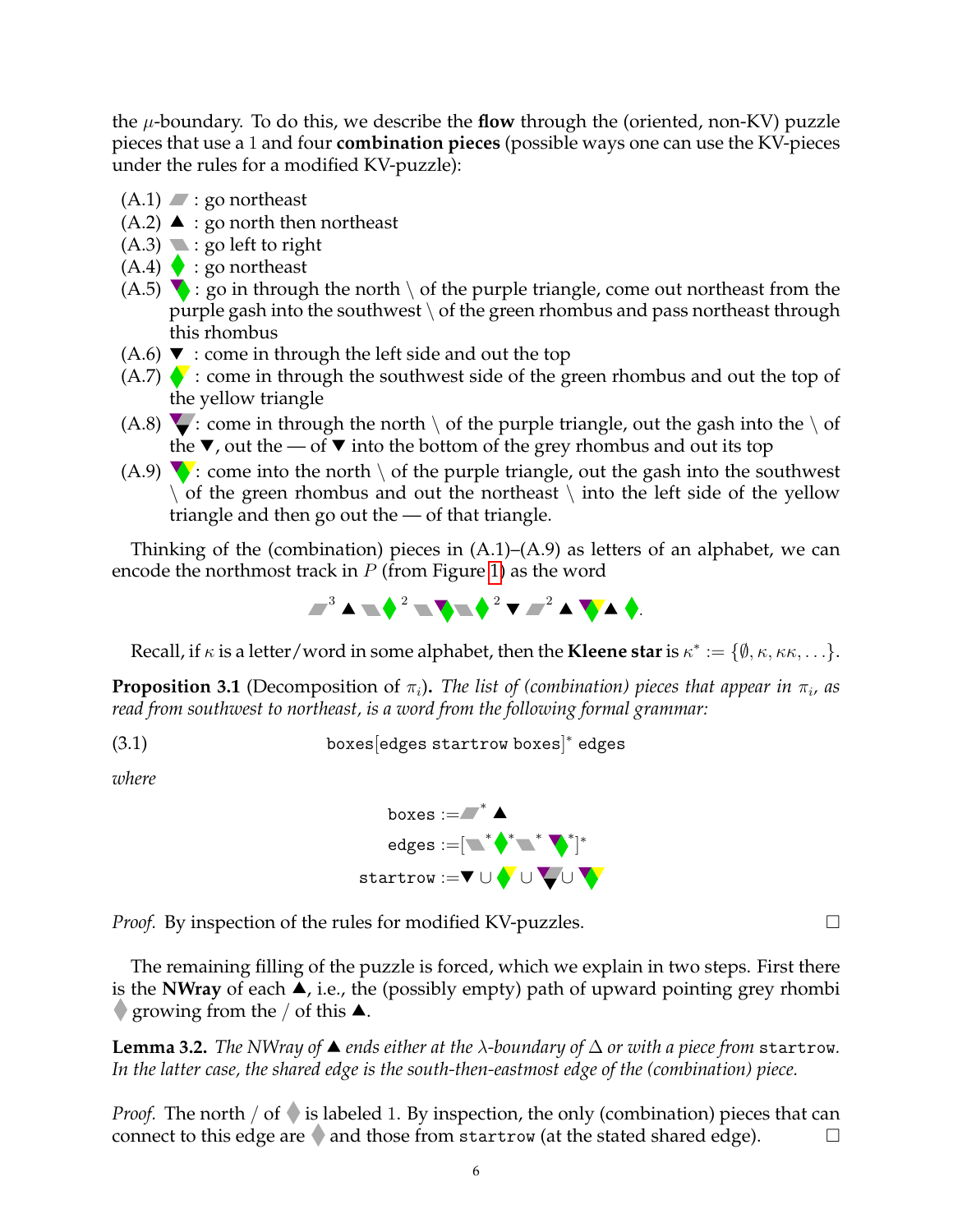Second, pieces of the puzzle not in a track or NWray are 0-triangles (depicted white).

We correspond Young diagrams to  $\{0, 1\}$ -sequences. Trace the  $\{\leftarrow, \downarrow\}$ -lattice path defined by the southern boundary of  $\lambda$  (as placed in the northwest corner of  $k \times (n - k)$ ) starting from the northeast corner of  $k\times(n-k)$  towards the southeast corner of  $k\times(n-k)$ . Record each  $\leftarrow$  step with "0" and each  $\downarrow$  step with "1".

We now convert P into (we claim) an edge-labeled starred genomic tableau  $T := \phi(P)$ of shape  $\nu/\lambda$  with content  $\mu$ . The placement of the labels of family *i* is governed by the decomposition [\(3.1\)](#page-5-0) of  $\pi_i$ . The initial sequence of  $k$   $\blacksquare$ 's indicates the leftmost possible placement of box labels  $i_{\mu_i}, i_{\mu_i-1}, \ldots, i_{\mu_i-k+1}$  (from right to left) in row  $i$  of  $T$ . Continuing to read the sequence, one interprets:

- $(B.1)$   $\longrightarrow$  "place (unstarred) box label of next smaller gene"
- $(B.2)$   $\blacktriangle \leftrightarrow$ "end placing box labels in current row"
- (B.3)  $\rightarrow$   $\leftrightarrow$  "skip to the next column left"
- $(B.4)$   $\rightarrow$  "place lower edge label of the next smaller gene"
- $(B.5)$   $\rightarrow$   $\rightarrow$   $\rightarrow$   $\rightarrow$  place lower edge label of the same gene last used"
- $(B.6)$   $\blacktriangledown$   $\leftrightarrow$  "go to next row"
- (B.7)  $\blacklozenge$   $\leftrightarrow$  "go to next row and place  $\star$ -ed box label of the next smaller gene"
- (B.8)  $\blacktriangledown \leftrightarrow$  "go to next row and place (unstarred) box label of the same gene last used"
- $(B.9)$   $\bigvee \leftrightarrow$  "go to next row and place  $\star$ -ed box label of the same gene last used".

Applying  $\phi$  to the puzzle P of Figure [1](#page-4-2) gives the tableau T of Figure [2.](#page-6-0) Here,  $\lambda =$  $0<sup>5</sup>10<sup>10</sup>1010$ , corresponding to the inner shape  $(12, 2, 1)$  (which is shaded in grey). Since  $\mu = 0^{7} 10^{5} 10^{2} 10^{3}$ , the content of T is (10, 5, 3). Finally, since  $\nu = 0^{2} 10^{7} 10^{3} 10^{5}$ , the outer shape of T is (15, 8, 5). As another example,  $\phi$  connects the puzzles  $P_2$ ,  $P_3$ ,  $P_5$  and  $P_6$  of Section [1](#page-0-0) respectively with the tableaux  $T_2, T_3, T_5$  and  $T_6$  of Example [2.2.](#page-4-3)



<span id="page-6-0"></span>FIGURE 2. The tableau  $T := \phi(P)$  corresponding to the modified KV-puzzle P of Figure [1.](#page-4-2)

Conversely, given  $T \in \text{StarBallotGen}_{\mu}(\nu/\lambda)$ , construct a word  $\sigma_i$  using the correspondences (B.1)–(B.9), for  $1 \le i \le k$ . That is, read the occurrences (possibly zero) of family i in T from right to left and from the ith row down. (Note about  $(B.6)$  in the degenerate case that there are no labels of family  $i$  in the next row: use  $\blacktriangle$  after reading the leftmost column in  $\nu/\lambda$  that does not have any labels of family  $\langle i \rangle$ .

<span id="page-6-1"></span>**Lemma 3.3.** *Each*  $\sigma_i$  *is of the form [\(3.1\)](#page-5-0).* 

*Proof.* Since T is semistandard, in any row, all box labels of family *i* are contiguous and strictly right of any (lower) edge labels of that family on that row. The lemma follows.  $\Box$ 

We describe a claimed filling  $P := \psi(T)$  of  $\Delta_{\lambda,\mu,\nu}$ . There are k 1's on each side of  $\Delta_{\lambda,\mu,\nu}$ ; to the *i*th 1 from the left on the *ν*-boundary of  $\Delta_{\lambda,\mu,\nu}$ , place puzzle pieces in the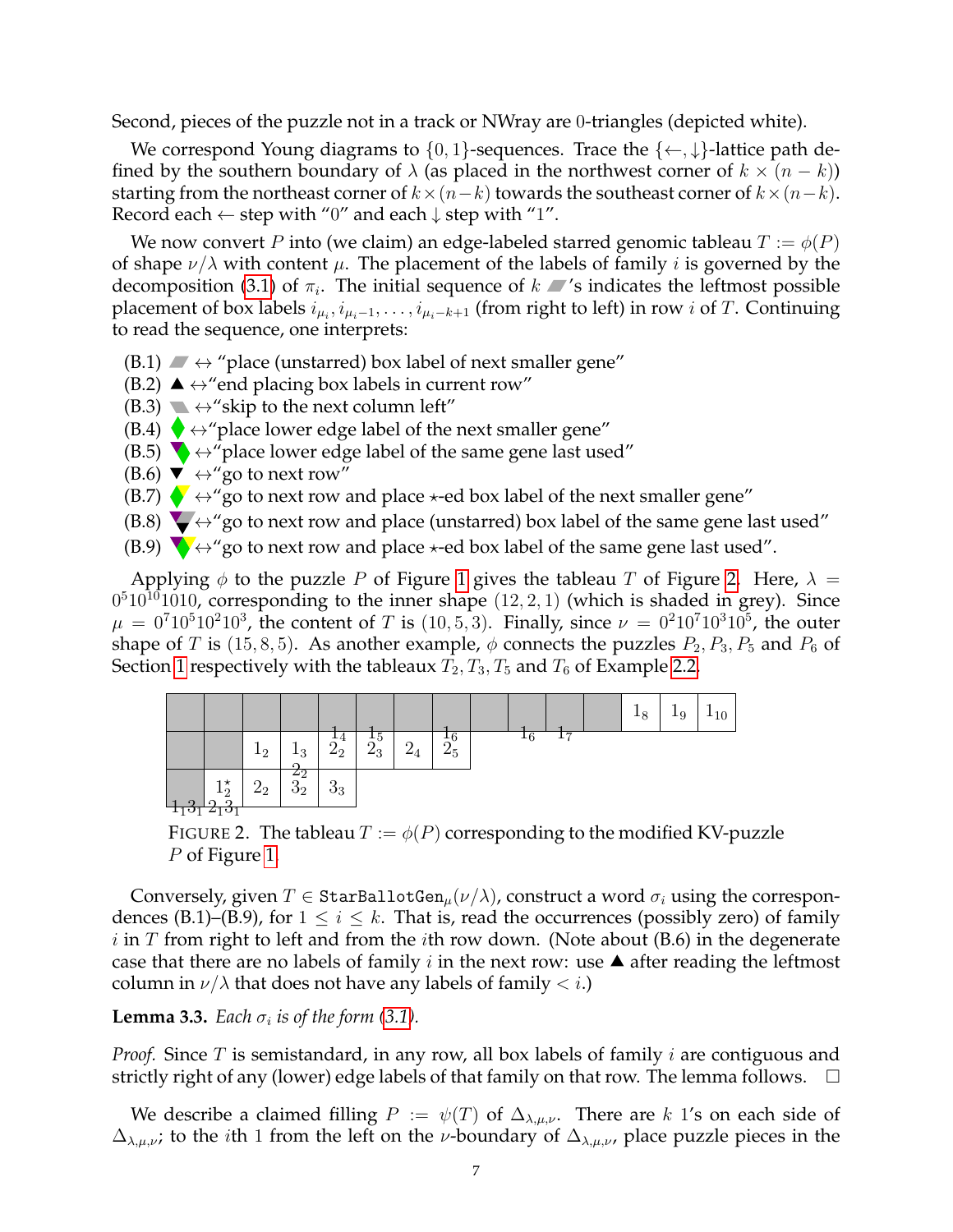order indicated by  $\sigma_i$ . That is attach the next (combination) piece using the northmost  $\setminus$ edge on its west side, if it exists. Otherwise attach at the piece's unique southern edge. We attach at the unique — or  $\backslash$  edge of the thus far constructed track. Fill in the order  $i = 1, 2, 3, \ldots, k$ . Now stack  $\blacklozenge$ 's northwest of each  $\blacktriangle$  until (we claim) it reaches one of the pieces of (A.6)–(A.9) at the southmost / edge, or the  $\lambda$ -boundary of  $\Delta_{\lambda,\mu,\nu}$ . Complete using white triangles.

Sections [3.2](#page-7-0)[–3.4](#page-9-0) prove  $\phi$  and  $\psi$  are well-defined and weight-preserving maps between

 $\mathcal{P} := \{\text{modified KV-puzzles of } \Delta_{\lambda,\mu,\nu}\}\$  and  $\mathcal{T} := \text{StarBallotGen}_{\mu}(\nu/\lambda).$ 

Semistandardness (specifically (S.4)) implies that knowing the locations of labels of family *i*, and which labels are repeated or  $\star$ -ed, uniquely determines the gene(s) in each location. The injectivity of  $\phi$  and  $\psi$  is easy from this. Moreover, by construction (cf. Lemma [3.3\)](#page-6-1), the two maps are mutually reversing. Thus, Theorem [1.2](#page-2-2) follows from Theorem [2.1.](#page-3-0)  $\Box$ 

<span id="page-7-0"></span>3.2. **Well-definedness of**  $\phi : \mathcal{P} \to \mathcal{T}$ . Let  $P \in \mathcal{P}$  be a modified KV-puzzle for  $\Delta_{\lambda,\mu,\nu}$ . For the track  $\pi_i$ , let  $\blacktriangle_{i,j}$  refer to the *j*th black triangle seen along  $\pi_i$  (as read from southwest to northeast). Let S denote any of the (combination) pieces that appear in startrow. Similarly, we let  $\mathbb{S}_{i,j}$  be the  $j$ th such piece on  $\pi_i.$ 

Figure [1](#page-4-2) illustrates the "ragged honeycomb" structure of modified KV-puzzles. To formalize this, first note by inspection that the  $\pi_i$  do not intersect. Second we have:

<span id="page-7-1"></span>**Claim 3.4.** *There is a bijective correspondence between the* 1*'s on the* λ*-boundary and the 's in*  $\pi_1$ *. Specifically, the jth* 1 *on the*  $\lambda$ -boundary is the terminus of the NWray of  $\blacktriangle_{1,j}$ *. Similarly, there is a bijective correspondence between*  $\blacktriangle_{i+1,j}$  *and*  $\mathbb{S}_{i,j}$  *in that the former's NWray terminates at the southmost* / *edge of the latter.*

*Proof.* Follows by combining Proposition [3.1](#page-5-1) and Lemma [3.2.](#page-5-2) □

Define  $\mathcal{L}_i$  to be the **left sequence** of  $\pi_i$ : Start at the southwest corner of  $\Delta_{\lambda,\mu,\nu}$  and read the  $\{\rightarrow, \nearrow\}$ -lattice path that starts along the *ν*-boundary and travels up the left boundary of  $\pi_i$ . The  $\{0,1\}$ -sequence records the labels of the edges seen. Similarly, define  $\mathcal{R}_i$  to be the **right sequence** of  $\pi_i$  by travelling up the right side of  $\pi_i$  *but only reading the*  $\rightarrow$  *and*  $\nearrow$ *edges.* (In Figure [1,](#page-4-2)  $\mathcal{L}_1 = 0^6 10^{10} 1010 (= \lambda)$  while  $\mathcal{R}_1 = 0^2 10^{11} 10^2 10^2$ .)

In view of Claim [3.4,](#page-7-1) the following is "graphically" clear by considering the  $n$  diagonal strips through P:

<span id="page-7-2"></span>**Claim 3.5.**  $\mathcal{L}_1 = \lambda$ ,  $\mathcal{L}_{i+1} = \mathcal{R}_i$  for  $1 \leq i \leq k-1$ , and  $R_k = \nu$ .

Let  $T^{(i)}$  be the tableau after adding labels of family  $1, 2, \ldots, i$ . We declare  $T^{(0)}$  to be the empty tableau of shape  $\lambda/\lambda$ . Let  $\nu^{(i)}$  be the outer shape of  $T^{(i)}$  (interpreted as the  $\{0, 1\}$ -sequence for its lattice path).

<span id="page-7-3"></span>**Claim 3.6.**  $\mathcal{L}_i = \nu^{(i-1)}$  *and*  $\mathcal{R}_i = \nu^{(i)}$ *.* 

*Proof.* Both assertions follow by inspection of the correspondences (B.1)–(B.9). (Also the second follows from the first, by Claim [3.5.](#page-7-2))

It is straightforward from Claims [3.5](#page-7-2) and [3.6](#page-7-3) that  $T = \phi(P)$  is semistandard in the sense of (S.1)–(S.4) of [\[PeYo15\]](#page-10-5). By Proposition [3.1,](#page-5-1) no label of T is  $\star$ -ed unless it is the rightmost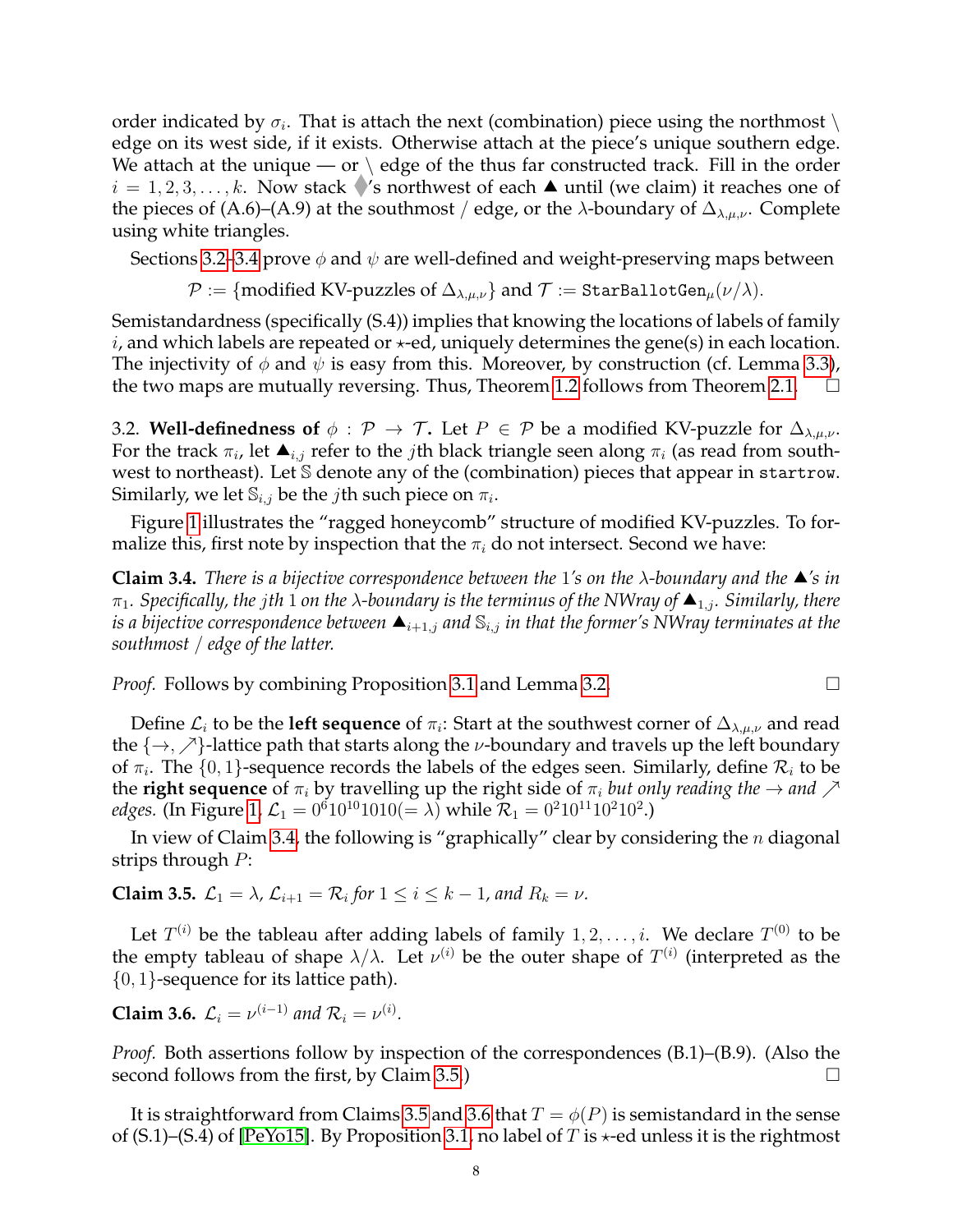box label of its family in a row  $(> i)$ . Since labels of family i are placed in the boxes of row *i* or below, no label of T can be too high. Since  $\mathcal{R}_k = \nu$ , the shape of T is  $\nu/\lambda$ .

## <span id="page-8-4"></span>**Claim 3.7.** T has content  $\mu$ .

*Proof.* Let  $\beta$  be the content of T. Then  $\beta_i$  is the number of (distinct) genes of family  $i$  that appear in T, which, in terms of P, is the number of  $\blacksquare$  and  $\blacklozenge$  in  $\pi_i$  minus the number of purple KV-pieces  $\setminus$  in  $\pi_i$ . Thus the vertical height  $h_i$  of  $\pi_i$  (at its right end*point*) is  $\beta_i + \#$  **A**. However,  $h_i$  equals the number of line segments strictly below the *i*th 1 on the  $\mu$ -boundary; i.e.,  $h_i = n - i - (n - k - \mu_i) = (k - i) + \mu_i$ . By Claims [3.4](#page-7-1) and [3.1,](#page-5-1) #  $=(k - i)$ , hence  $\beta = \mu$ , as desired.

Finally,

<span id="page-8-2"></span>**Claim 3.8.** T *is ballot.*

*Proof.* The **height** of a (combination) piece is the distance of any northernmost point to the *ν*-boundary as measured along any (anti)diagonal. The height h of  $\blacktriangle_{i+1,j}$  equals the number of 's,  $\blacktriangle'$ 's and  $\blacklozenge'$ 's that appear weakly before  $\blacktriangle_{i+1,j}$  in  $\pi_{i+1}$  minus the number of  $\checkmark$ 's before  $\blacktriangle_{i+1,j}$  in  $\pi_{i+1}$ . There are exactly j such  $\blacktriangle'$ s, while the number of  $\blacktriangle'$ s and  $\checkmark'$ s is the number of labels used and the number of  $\sqrt{s}$  is the number of these labels that are repeats. That is  $h = j + (\# \text{distinct genes of family } i + 1 \text{ in row } j + 1 \text{ and above})$  where we do *not* include labels on the lower edges of row  $j + 1$ . Similarly, the height  $h'$  of  $\mathbb{S}_{i,j}$ is given by  $h' = j + (\# \text{distinct genes of family } i \text{ in row } j \text{ and above})$  where we include labels on the lower edges of row  $\check{j}$ . By Claim [3.4,](#page-7-1)  $h'-h\geq 0$  and so ballotness follows.  $\Box$ 

<span id="page-8-0"></span>3.3. **Well-definedness of**  $\psi : \mathcal{T} \to \mathcal{P}$ . Let  $T \in \mathcal{T}$  be a starred ballot genomic tableau of shape  $\nu/\lambda$  and content  $\mu$ . Let  $P = \psi(T)$ . Let  $\pi_i$  be the track associated to  $\sigma_i$ . As in Section [3.2,](#page-7-0) we define the  $\{0,1\}$ -sequences  ${\cal L}_i$  and  ${\cal R}_i$  associated to  $\pi_i.$  Here,  $T^{(i)}$  is *defined* as the subtableau of  $T$  using the labels of family  $1, 2, \ldots, i.$  Hence  $T^{(0)}$  is the empty tableau of shape  $\lambda/\lambda$ . Let  $\nu^{(i)}$  be the outer shape of  $T^{(i)}$ .

<span id="page-8-1"></span>**Claim 3.9** (cf. Claim [3.6\)](#page-7-3).  $\mathcal{L}_i = \nu^{(i-1)}$  and  $\mathcal{R}_i = \nu^{(i)}$ .

*Proof.* By inspection of the correspondences (B.1)-(B.9). □

By the lattice path definition, each  $\nu^{(j)}$  is a length n sequence. So  $\pi_i$  is a track that (by definition) starts at the south border of  $\Delta$  and terminates at the east border of  $\Delta$ . Also, define  $\blacktriangle_{i,j}$  and  $\mathbb{S}_{i,j}$  as before.

# <span id="page-8-3"></span>**Claim 3.10.**  $\mathbb{S}_{i,j}$  *and*  $\blacktriangle_{i+1,j}$  *share a diagonal with the former strictly northwest of the latter.*

*Proof.* The 1's in  $\mathcal{L}_{i+1}$  result solely from the  $\triangle'$ s appearing in  $\pi_{i+1}$  while the 1's appearing in  $\mathcal{R}_i$  result solely from the S (combination) pieces. Thus, that the pieces share a diagonal follows from Claim [3.9.](#page-8-1) For the "northwest" assertion, repeat Claim [3.8'](#page-8-2)s argument but reverse the logic of the final sentence: since by assumption  $T$  is ballot, it follows that  $h' \geq h$ .  $v' \geq h$ .

Since Claims [3.9](#page-8-1) and [3.10](#page-8-3) combine to imply that the  $\pi_i$  are non-intersecting, attaching NWrays to each  $\blacktriangle$  and filling with white 0-triangles as prescribed, we have a filling P of  $\Delta_{\tilde{\lambda}, \tilde{\mu}, \nu}$  satisfying the modified KV-puzzle rule. It remains to check the  $\lambda$ - and  $\mu$ -<br>boundaries boundaries.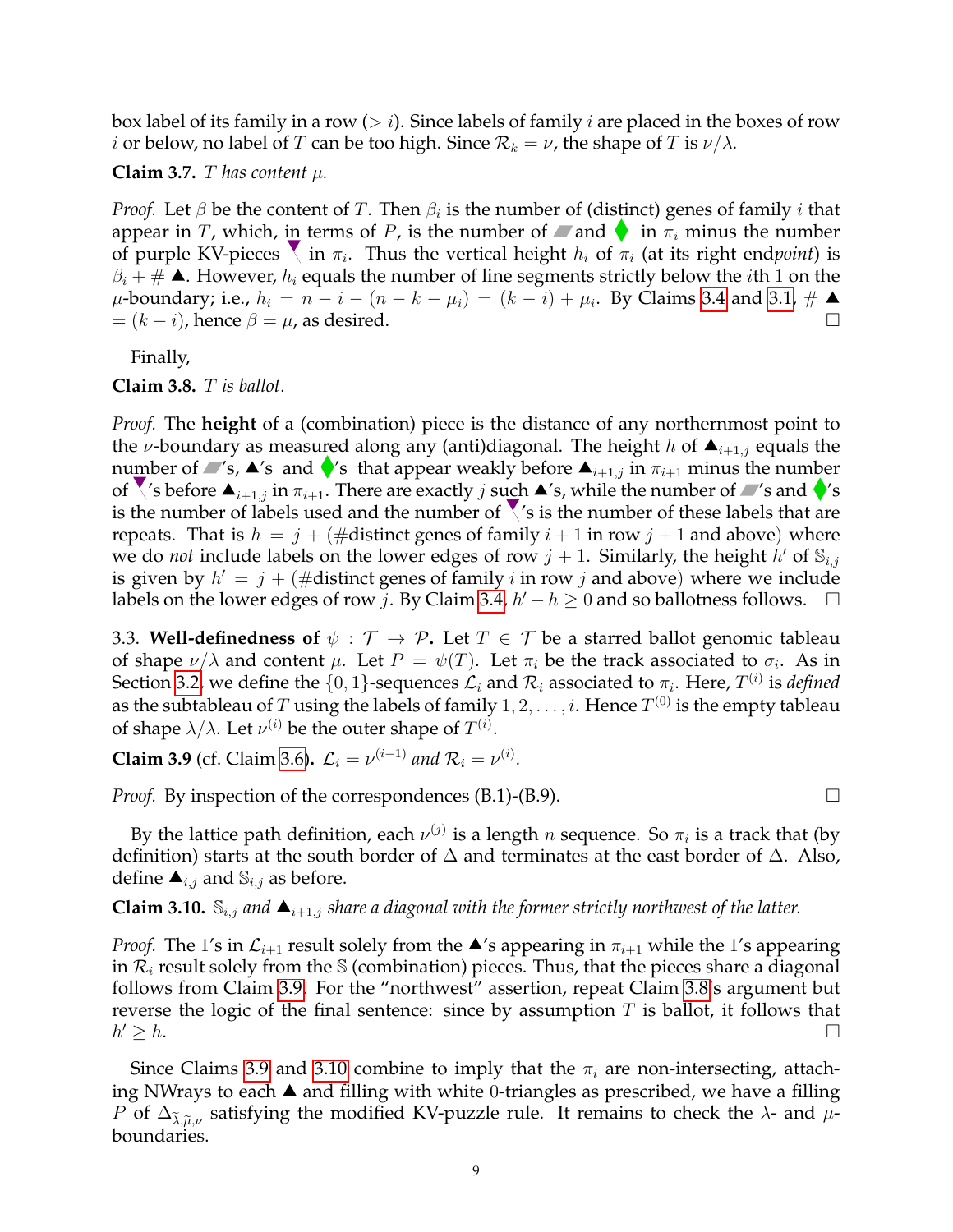**Claim 3.11.**  $\tilde{\lambda} = \lambda$ .

*Proof.* Graphically,  $\lambda = \mathcal{L}_1$ . On the other hand, by Claim [3.9,](#page-8-1) we know that  $\mathcal{L}_1 = \lambda$ .  $\square$ 

**Claim 3.12.**  $\tilde{\mu} = \mu$ .

*Proof.* This is given by reversing the logic of the proof of Claim [3.7;](#page-8-4) here we are given the content of T and are determining the heights of the tracks  $\pi_i$ . .

<span id="page-9-0"></span>3.4. **Weight-preservation.** We wish to show:

**Claim 3.13.**  $\phi$  *is weight-preserving, i.e.,* wt( $P$ ) = wt( $T$ ).

*Proof.* The  $\pm 1$  sign associated to P and T is the same since each usage of a KV-piece in P corresponds to a  $\star$ -ed label or a repetition of a gene in T.

Now consider the weight  $1 - \frac{t_a}{t_a}$  $\frac{t_a}{t_b}$  assigned to an equivariant piece p in P. Here a is the ordinal (counted from the right) of the line segment  $s$  on the  $\nu$ -boundary hit by the diagonal "right leg" emanating from p. Then b equals  $a + h - 1$  where h is the height of the piece p. Suppose p lies in track  $\pi_i$ , and corresponds either to  $i_j$  on the lower edge of box x in row  $r$  or to  $i_j^{\star} \in$  x in row  $r.$  Consider the edge  $e$  on the left boundary of  $\pi_i$  that is on the same diagonal as  $s$ . If  $p$  is not attached to the first KV-piece, so it corresponds to an edge label, then e's index from the right in the string  $\mathcal{L}_i$  equals Man(x). Otherwise e's index from the right in the string  $\mathcal{L}_i$  equals Man(x) + 1.

Note that h equals the number of 's,  $\blacktriangle'$ 's and  $\blacklozenge'$ 's appearing weakly before p in  $\pi_i$ minus the number of  $\setminus$ 's appearing before  $p$  in  $\pi_i.$  The number of such  $\blacktriangle'$ s equals  $1+r-i$ if p corresponds to an edge label and equals  $r - i$  if p corresponds to a starred label. The number of such 's and  $\bigvee$ 's minus the number of such  $\bigvee$ 's equals  $\mu_i - j + 1$ . Weight preservation follows.

### <span id="page-9-1"></span>ACKNOWLEDGMENTS

We thank Hugh Thomas for enlightening conversations during our work on [\[PeYo15\]](#page-10-5) and also thank Ravi Vakil for helpful correspondence. OP was supported by an Illinois Distinguished Fellowship, an NSF Graduate Research Fellowship and NSF MCTP grant DMS 0838434. AY was supported by NSF grants.

#### <span id="page-9-2"></span>**REFERENCES**

- <span id="page-9-8"></span>[AnGrMi11] D. Anderson, S. Griffeth and E. Miller, *Positivity and Kleiman transversality in equivariant Ktheory of homogeneous spaces*, J. Eur. Math. Soc., **13** (2011), 57–84.
- <span id="page-9-6"></span>[Bu15] A. Buch, *Mutations of puzzles and equivariant cohomology of two-step flag varieties*, Ann. of Math. **182** (2015), 173–220.

<span id="page-9-5"></span>[BKPT13] A. Buch, A. Kresch, K. Purbhoo and H. Tamvakis, *The puzzle conjecture for the cohomology of two-step flag manifolds*, preprint, 2013. arXiv:1401.1725

- <span id="page-9-4"></span>[BuKrTa03] A. Buch, A. Kresch and H. Tamvakis, *Gromov-Witten invariants on Grassmannians*, J. Amer. Math. Soc., **16** (2003), 901–915.
- <span id="page-9-3"></span>[CoVa05] I. Coskun and R. Vakil, *Geometric positivity in the cohomology of homogeneous spaces and generalized Schubert calculus*, in "Algebraic Geometry — Seattle 2005" Part 1, 77–124, Proc. Sympos. Pure Math., 80, Amer. Math. Soc., Providence, RI, 2009.
- <span id="page-9-7"></span>[FuLa94] W. Fulton and A. Lascoux, *A Pieri formula in the Grothendieck ring of a flag bundle*, Duke Math. J., **76**(3) (1994), 711–729.